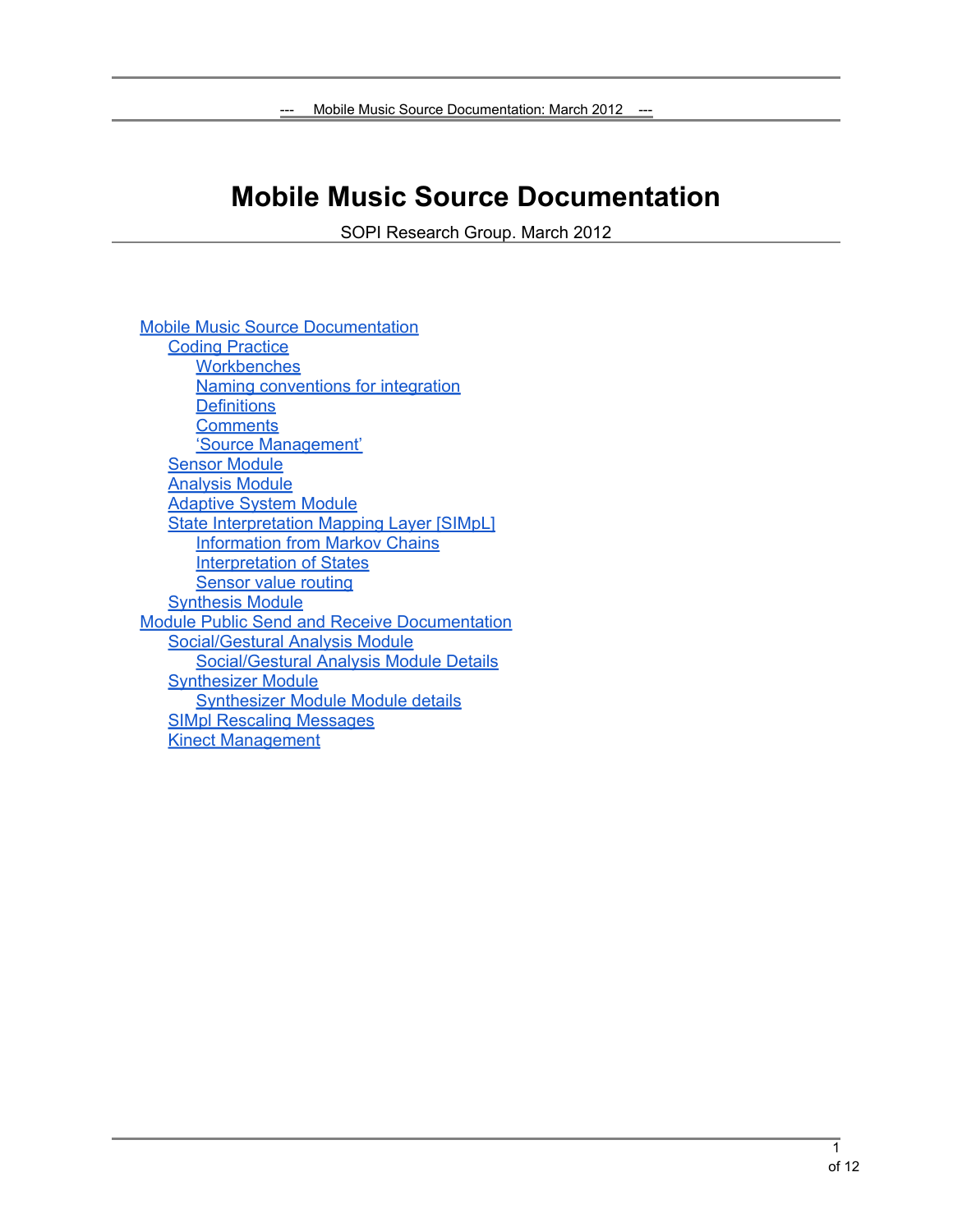## <span id="page-1-0"></span>**Coding Practice**

**Workbenches**

- each module should have a MWE (Minimum Working Example) Workbench, to demonstrate and test functionality during integration and debugging.
- The workbench should allow debugging by manipulating the publicly available methods, sends and receives mentioned in the API/documentation.

#### **Naming conventions for integration**

- module names should be 'camelized' e.g. 'ThisNameIsCamelized'.
- publicly available 'methods', values and sends should have camelized, descriptive identifiers. e.g. 'thisMethodOutputsZeroWhenGivenOne'
- module folders names should end with the word `module' and contain a Pd patch inside with the same name for use in the masterControlPatch.
- documentation should include both the variable names, their ranges and a short description of their use mentioning any cautionary usage issues.
- $\bullet$  receivers for the master parameter file are prepended with  $\sharp$ , are capatalized and take the name of the destination module. e.g. '#SYNTHESIZER'

#### **Definitions**

● BOOL is considered to be 'zero' and 'not zero'

#### **Comments**

● Comments should be used to clarify working logic withing patches where needed and when the patch is not self documenting or a MWE is not sufficient to demonstrate full functionality.

#### **'Source Management'**

● module backups are placed in the 'xbackups' folder within each module folder and are zipped and appended with the date of their creation e.g. 'synthesizerModule010312.zip'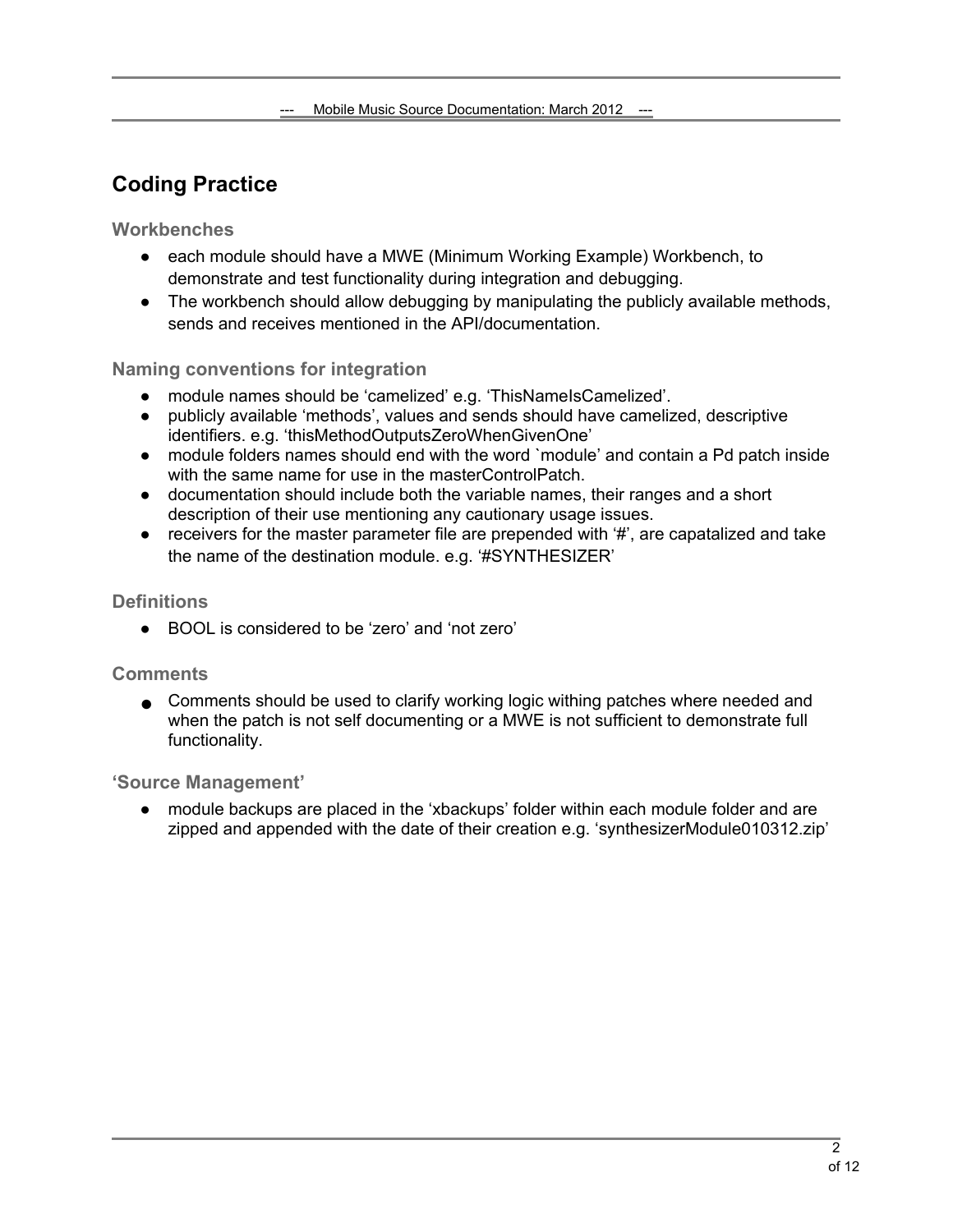## <span id="page-2-0"></span>**Sensor Module**

## **Analysis Module**

## **Adaptive System Module**

This module uses rescaled probabilities to direct or adapt the state selection within a Markov chain. The rescaling is occurs in relation to social parameters. But this can be mapped to any sensor value that is normalised to the range 0-1(float).

Output is to #STATE.

Each chain sends a separate message in the following form:

*<Markov chain Name(unique Symobl)> <Next State (int)>*

Markov Chain state transition probabilities are

## **State Interpretation Mapping Layer [SIMpL]**

What this does:

- Receives state information from the Markov Chains.
- Interprets the required action to take from the state information
- Outputs this information to the Synth Stuff layer.

#### **Information from Markov Chains**

Markov chains will send a message to SIMpL that contains the chain that the message came from and the state value. Message structure:

*<Markov chain Name(unique Symobl)> <Next State (int)>*

#### **Interpretation of States**

This uses the information on static and adaptive system state behaviour and updates the synthesis parameters through out the system so that they correspond to the markov state. It is also used to set static behaviour.

This retrieves and interprets messages in 2 forms. The first is for updating the parameter to a constant value which is done by the following message:

```
<Markov chain Name(unique Symobl)> <Next State (int)> … 
            … <synth module (unique Symbol)> <synth parameter (symbol)> <value 
       (float)>
```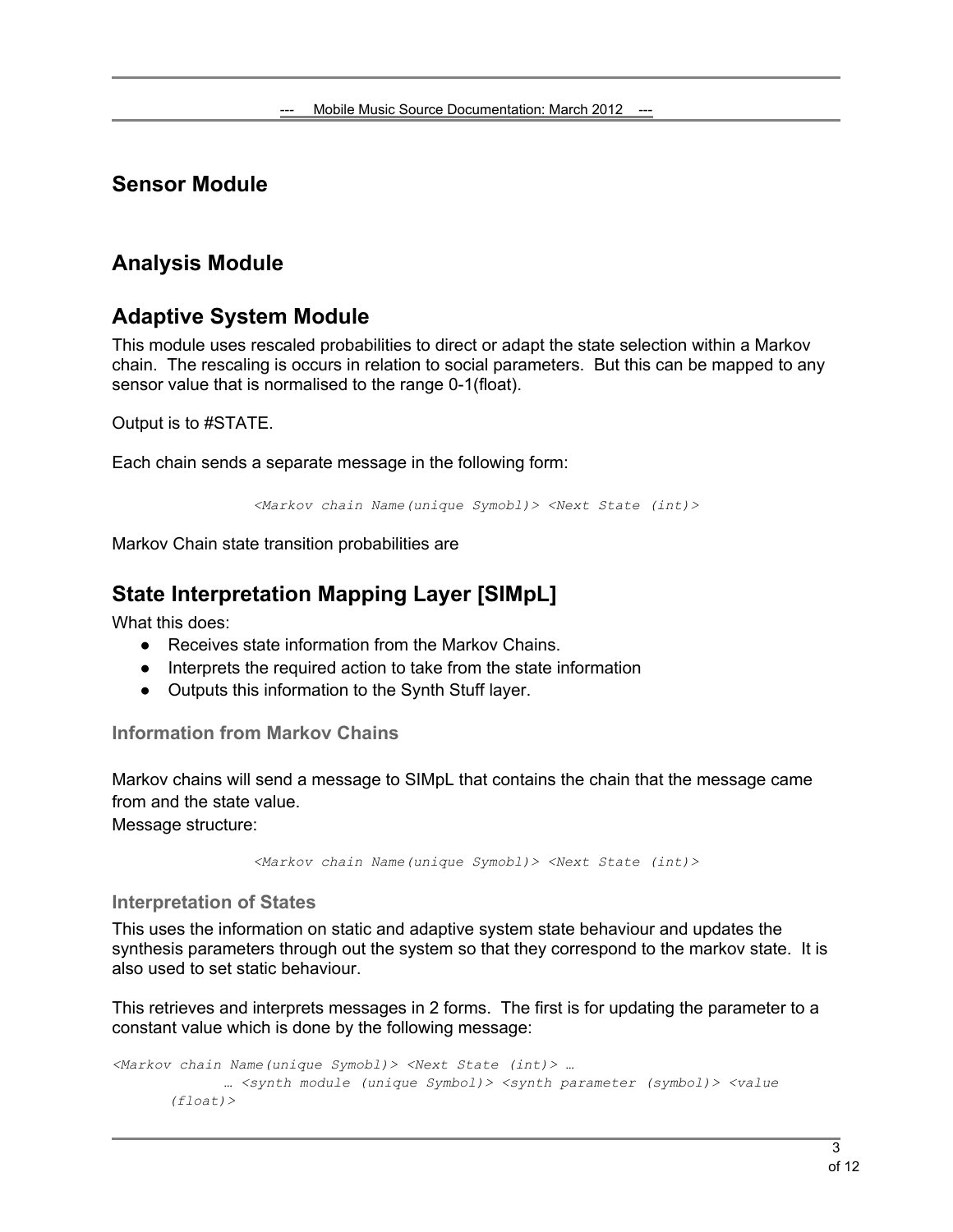<span id="page-3-0"></span>This message specifies the corresponding system state that this parameter change should occur in. The synth module that is to be updated. The parameter that is to be updated and the value it should be updated to.

The other form is to change the mapping of a sensor to the variable which is done with the following message:

```
<Markov chain Name(unique Symobl)> <Next State (int)> … 
     … <synth module (unique Symbol)> <synth parameter (symbol)> … 
         … <minimum value (float)> <maximum value (float)> … 
            … <sensor value to map (symbol)> <min value (float)> … 
             … <max value (float)> scaling <curve exponent (float or symbol dB)>
```
This message specifies the corresponding system state that this parameter change should occur in. The synth module that is to be updated. The parameter that is to be updated the minimum and maximum values for the parameter. The sensor value that should be mapped to this parameter, the minimum and maximum values the sensor value can be. The scaling exponent for the behaviour of the sensor mapping. 1 being linear and dB specifying decibel scale.

*Specifying Static Behaviour*

**Output** SIMpL outputs messages down #SYNTHESIZER in the format

*<synth module (unique Symbol)> <synth parameter (symbol)> <value (float)>*

### **Synthesis Module**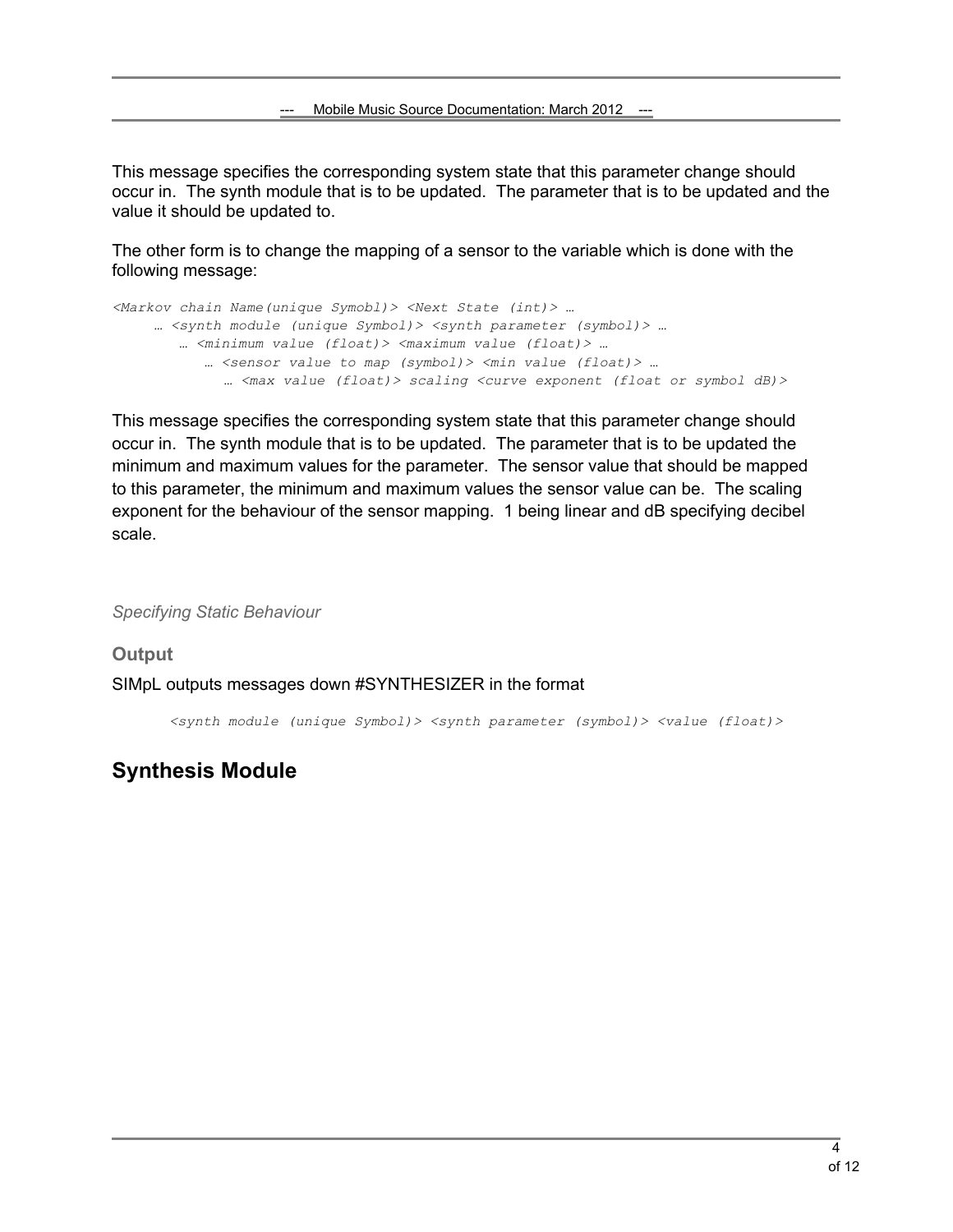# <span id="page-4-0"></span>**Module Public Send and Receive Documentation**

| <b>EXACT VARIABLE NAME</b>  | <b>RANGE/UNIT</b> |
|-----------------------------|-------------------|
| centroidXPosition           | $0-1f$            |
| centroidYPosition           | $0-1f$            |
| distanceBetween1and2        | $0-1f$            |
| distanceBetween1andCentroid | $0-1f$            |
| distanceBetween2and3        | $0-1f$            |
| distanceBetween2andCentroid | $0-1f$            |
| distanceBetween3and1        | $0-1f$            |
| distanceBetween3andCentroid | $0-1f$            |
| everybodylsAlive            | <b>BOOL</b>       |
| averageDistanceToCentroid   | $0-1f$            |
| deltalPod1                  | >0                |
| deltalPod2                  | >0                |
| deltalPod3                  | >0                |
| crossCorrelationDIFFERENCE  | $0-1f$            |
| crossCorrelationSUM         | $0-1f$            |
| iPod1Roll                   |                   |
| iPod2Roll                   |                   |
| iPod3Roll                   |                   |
| iPod1Pitch                  |                   |

# **Social/Gestural Analysis Module**

all messages are sent on the #ANALYSIS `send channel'.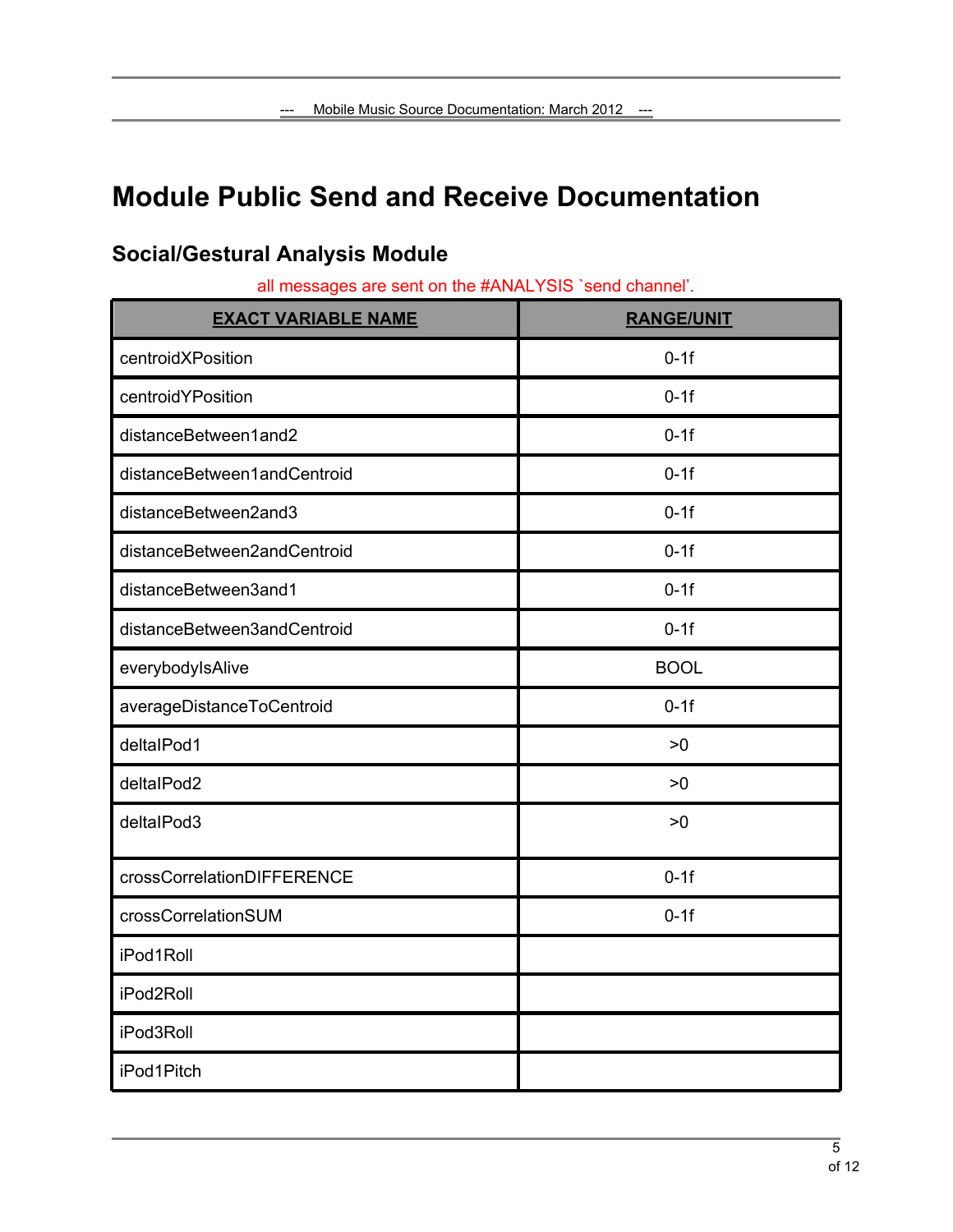<span id="page-5-0"></span>

| iPod2Pitch     |  |
|----------------|--|
| iPod3Pitch     |  |
| iPod1Magnitude |  |
| iPod2Magnitude |  |
| iPod3Magnitude |  |

**Social/Gestural Analysis Module Details**

- **O centroidXPosition:** the current X coordinate of the centroid. Updated only if all three neonle are jalive' people are `alive'
- **O centroidYPosition:** the current Y coordinate of the centroid. Updated only if all three neonle are jalive' people are `alive'
- **○ distanceBetween1and2:** the distance between persons 1 and 2.
- **distanceBetween1andCentroid:** the current distance between person 1 and the last<br>calculated centroid position calculated centroid position
- **○ distanceBetween2and3:** the distance between persons 2 and 3.
- **○ distanceBetween2andCentroid:** the current distance between person 1 and the last calculated centroid position
- **○ distanceBetween3and1:** the distance between persons 3 and 1.
- **○ distanceBetween3andCentroid:** the current distance between person 1 and the last calculated centroid position
- **○ everybodyIsAlive:** a boolean which is high if all three people are `alive', low otherwise.
- **○ averageDistanceToCentroid:** the average distance of all three people to the current centroid. Updated only if all three people are `alive'
- **○ deltaIPod1:** the current rate of change of iPod1's total acceleration magnitude.
- **○ deltaIPod2:** the current rate of change of iPod2's total acceleration magnitude.
- **○ deltaIPod3:** the current rate of change of iPod3's total acceleration magnitude.
- **○ crossCorrelationDIFFERENCE:** the current cross-correlation between all three people. this value is calculated by looking at the difference of the cross-correlation values between each of the player combinations
- **O crossCorrelationSUM:** the current cross-correlation between all three people. this value<br>
is calculated by looking at the sum of the cross-correlation values between each of the is calculated by looking at the sum of the cross-correlation values between each of the player combinations
- **○ iPod1Roll:** iPod1's roll
- **○ iPod2Roll:** iPod2's roll
- **○ iPod3Roll:** iPod3's roll
- **○ iPod1Pitch:** iPod1's pitch [angle, not 'frequency']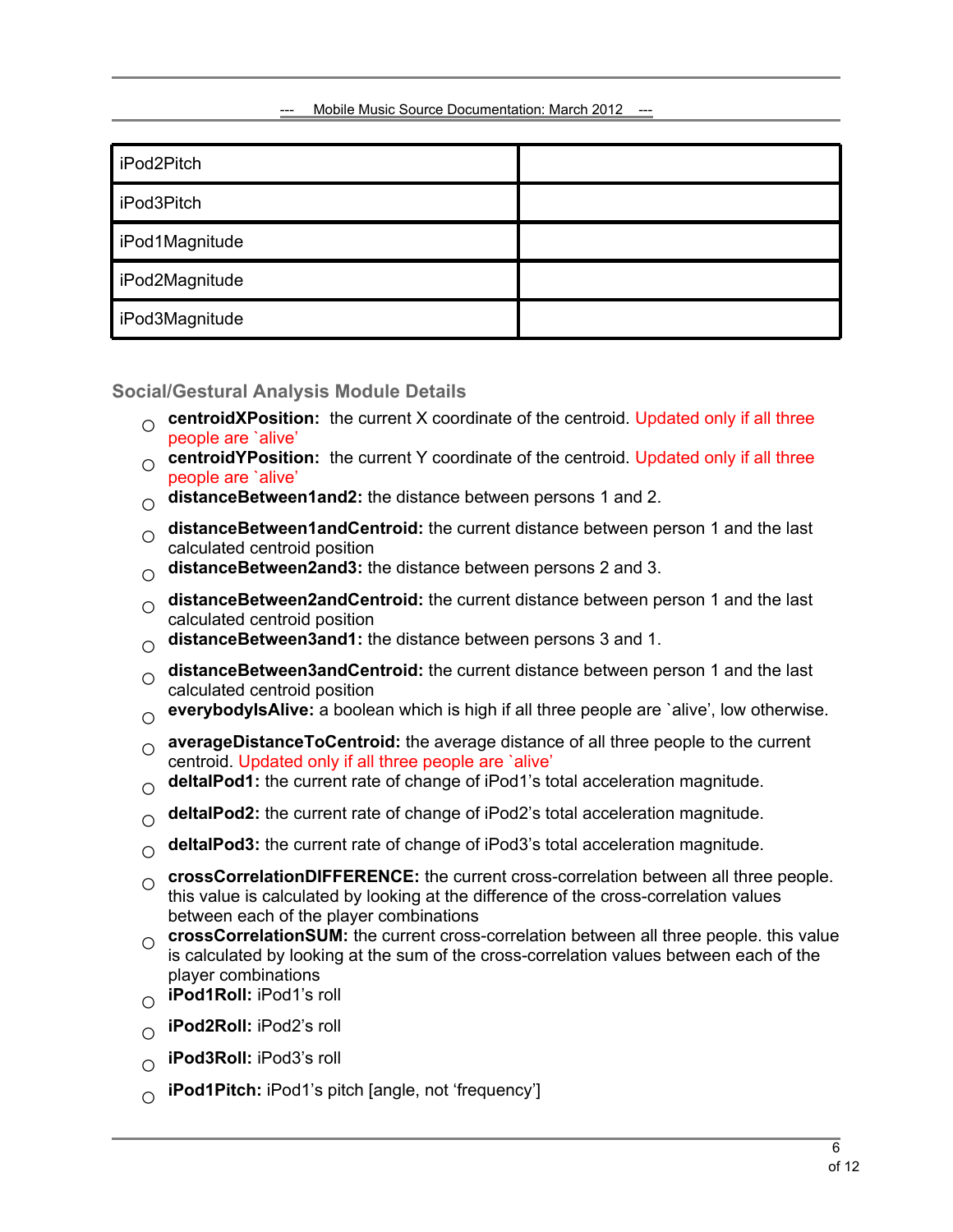- **○ iPod1Pitch:** iPod2's pitch [angle, not 'frequency']
- **○ iPod1Pitch:** iPod3's pitch [angle, not 'frequency']
- **○ iPod1Magnitude:** iPod1's total magnitude of acceleration on its 3 axes
- **○ iPod2Magnitude:** iPod2's total magnitude of acceleration on its 3 axes
- **○ iPod3Magnitude:** iPod3's total magnitude of acceleration on its 3 axes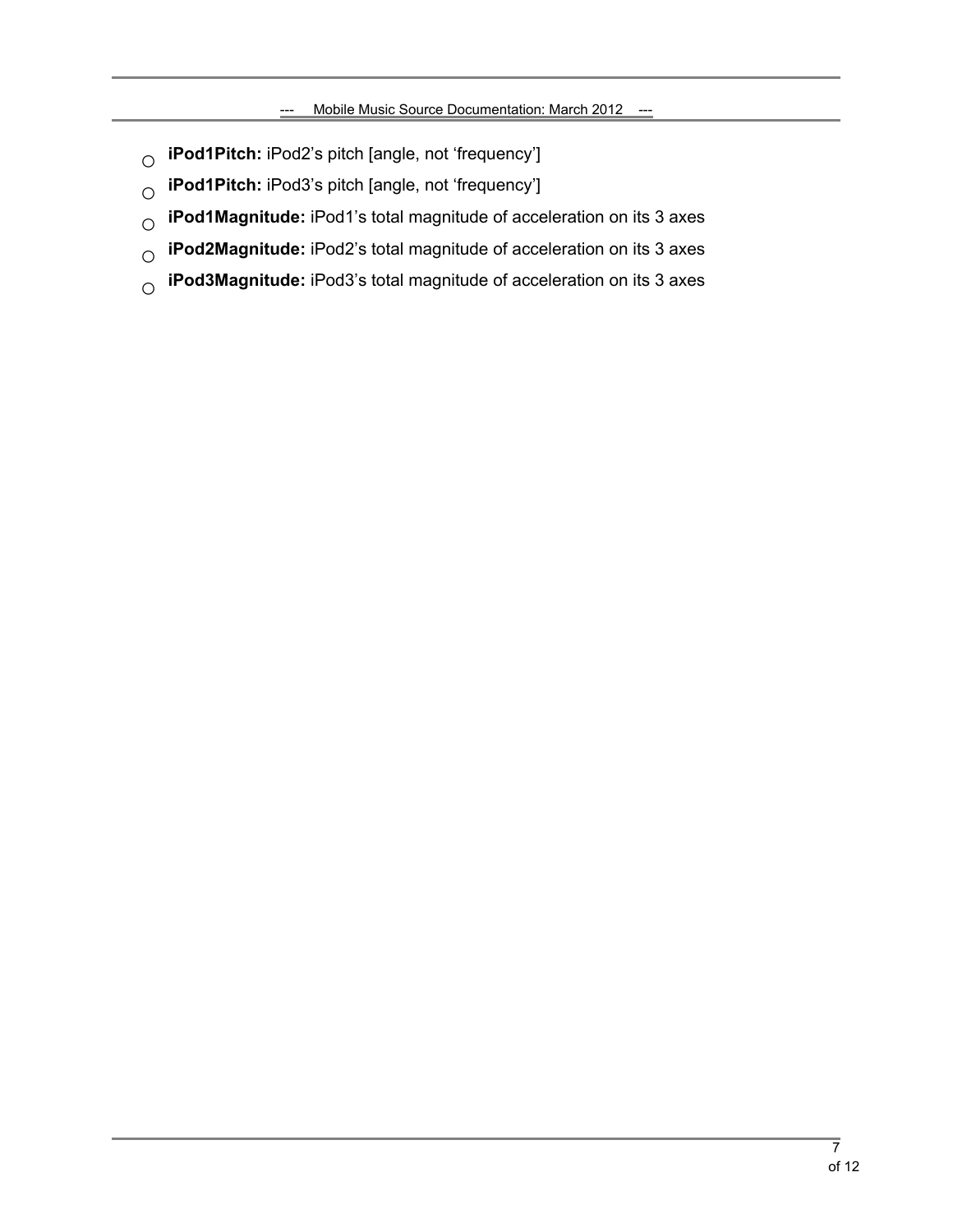# <span id="page-7-0"></span>**Synthesizer Module**

#### all messages are sent on the #SYNTHESIZER `send channel'.

| <b>EXACT VARIABLE NAME</b>    | <b>RANGE/UNIT</b> | <b>DEPENDENCIES</b>          |
|-------------------------------|-------------------|------------------------------|
| slowMetroRate                 | >20 [ms]          |                              |
| fastMetroRate                 | >10 [ms]          |                              |
| masterFrequency               | [Hz]              |                              |
| minMasterFrequency            | [Hz]              | SIMpL                        |
| maxMasterFrequency            | [Hz]              | SIMpL                        |
| masterFrequencyScale          | [Hz]              | SIMpL                        |
| stepSize                      | n/a               |                              |
| vibratoRate                   | [Hz]              |                              |
| minVibratoRate                | [Hz]              | SIMpL                        |
| maxVibratoRate                | [Hz]              | SIMpL                        |
| vibratoRateScale              | [Hz]              | SIMpL                        |
| vibratoSize                   | $0-1$ [float]     |                              |
| randomFrequencyMagnitude      | 0-1[float]        |                              |
| randomFrequencySpeedHighOrLow | bool              | fastMetroRate, slowMetroRate |
| masterAmplitude               | $0-1$ [float]     | amplitudeResponseCurve       |
| amplitudeResponseCurve        | 0-1[float]        |                              |
| curvedOrLinearADSR            | bool              | amplitudeResponseCurve       |
| noteOnOff                     | $0-1$ [float]     |                              |
| oscillatorPreset              | $0 - 14$ [int]    |                              |
| noiseLevel                    | $0-1$ [float]     | masterAmplitude [adsr]       |
| reverbMix                     | 0-1[float]        |                              |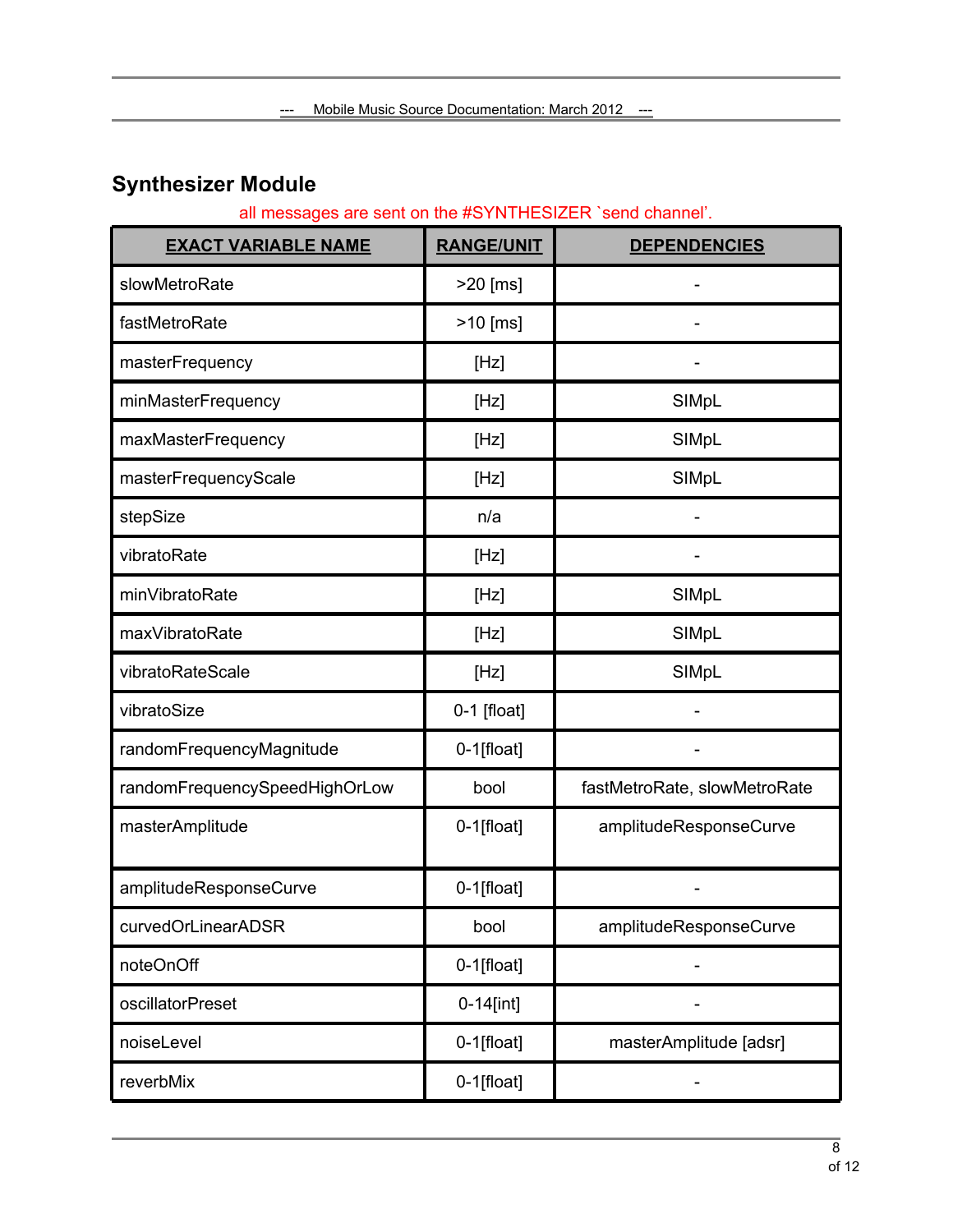| reverbPreOrPostMasterAmplitude | bool           |  |
|--------------------------------|----------------|--|
| <b>ADSRattack</b>              | $>0$ [ms]      |  |
| ADSRdecay                      | $>0$ [ms]      |  |
| ADSRrelease                    | $>0$ [ms]      |  |
| grainread                      | $0-1$ [float]  |  |
| <b>_grainspeed</b>             | $0-12$ [int]   |  |
| grainspeedspread               | $0 - 15$ [int] |  |
| grainmultiply                  | $0-12$ [int]   |  |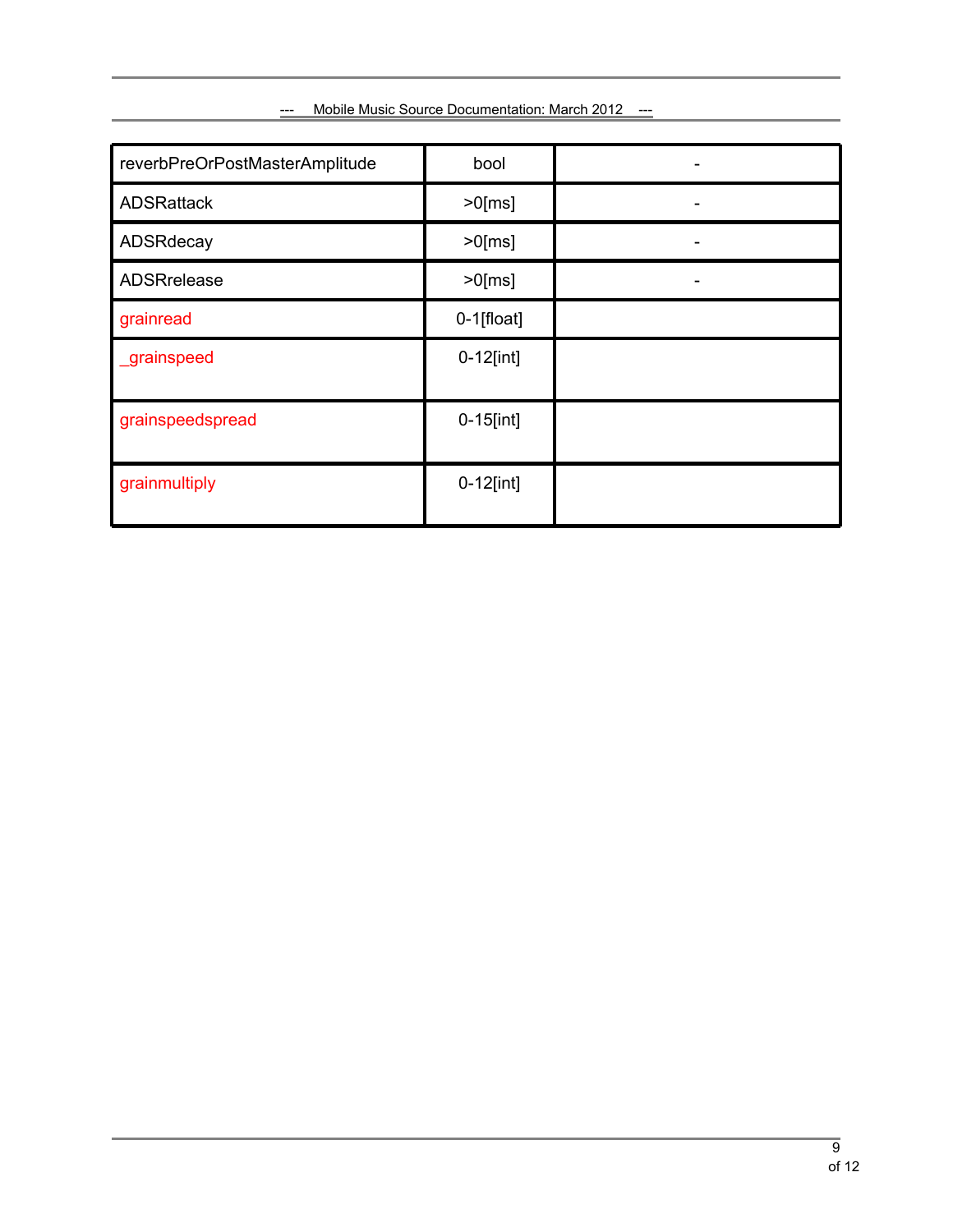<span id="page-9-0"></span>**Synthesizer Module Module details**

- **○ slowMetroRate :** sets the speed of the slow control metro in milliseconds, this is used in the timing of random events such as the randomFrequencyMagnitude parameter
- **○ fastMetroRate :** sets the speed of the fast control metro in milliseconds, this is used in the timing of random events such as the randomFrequencyMagnitude parameter
- **○ masterFrequency:** sets the current frequency of the fundamental in hertz.
- **○ minMasterFrequency:** sets the maxi frequency for when masterFrequency is mapped to a continuously changing sensor value. - default value = 20Hz
- **○ maxMasterFrequency:** sets the maximum frequency for when masterFrequency is mapped to a continuously changing sensor value. - default value = 20 000 Hz
- **○ masterFrequencyScale:** determines whether a logarithmic or linear frequency scale is used when masterFrequency is mapped to a continuously changing sensor - default setting is Logarithmic. Bool  $0 =$  linear Bool  $1 =$  Log.
- **○ stepSize :** `quantizes' the masterFrequency parameter into discrete steps, smaller values result in smaller steps. This parameter is especially sensitive to small changes in value <1.
- **○ vibratoRate :** sets the rate of vibrato in Hz. Does not have upper limit, making AM-like modulations possible.
- **○ minVibratoRate:** sets the minimum frequency for when vibratorRate is mapped to a continuously changing sensor value. - default value = 0Hz
- **○ maxVibratoRate:** sets the maximum frequency for when vibratoRate is mapped to a continuously changing sensor value. - default value = 1 000 Hz
- **○ vibratoRateScale:** determines whether a logarithmic or linear frequency scale is used when vibratoRate is mapped to a continuously changing sensor - default setting is Linear.  $BOOL 0 = linear BOOL 1 = Log$ .
- **○ vibratoSize :** sets the vibrato size. limited to a float between 0 and 1.
- **○ randomFrequencyMagnitude :** sets the random frequency fluctuation size.Can be used to create more interesting/realistic vibrato with small values. Limited to a float between 0 and 1
- **○ randomFrequencySpeedHighOrLow :** A boolean parameter which sets the randomFrequencyMagnitude's refresh rate to either that of the slowMetroRate or fastMetroRate's.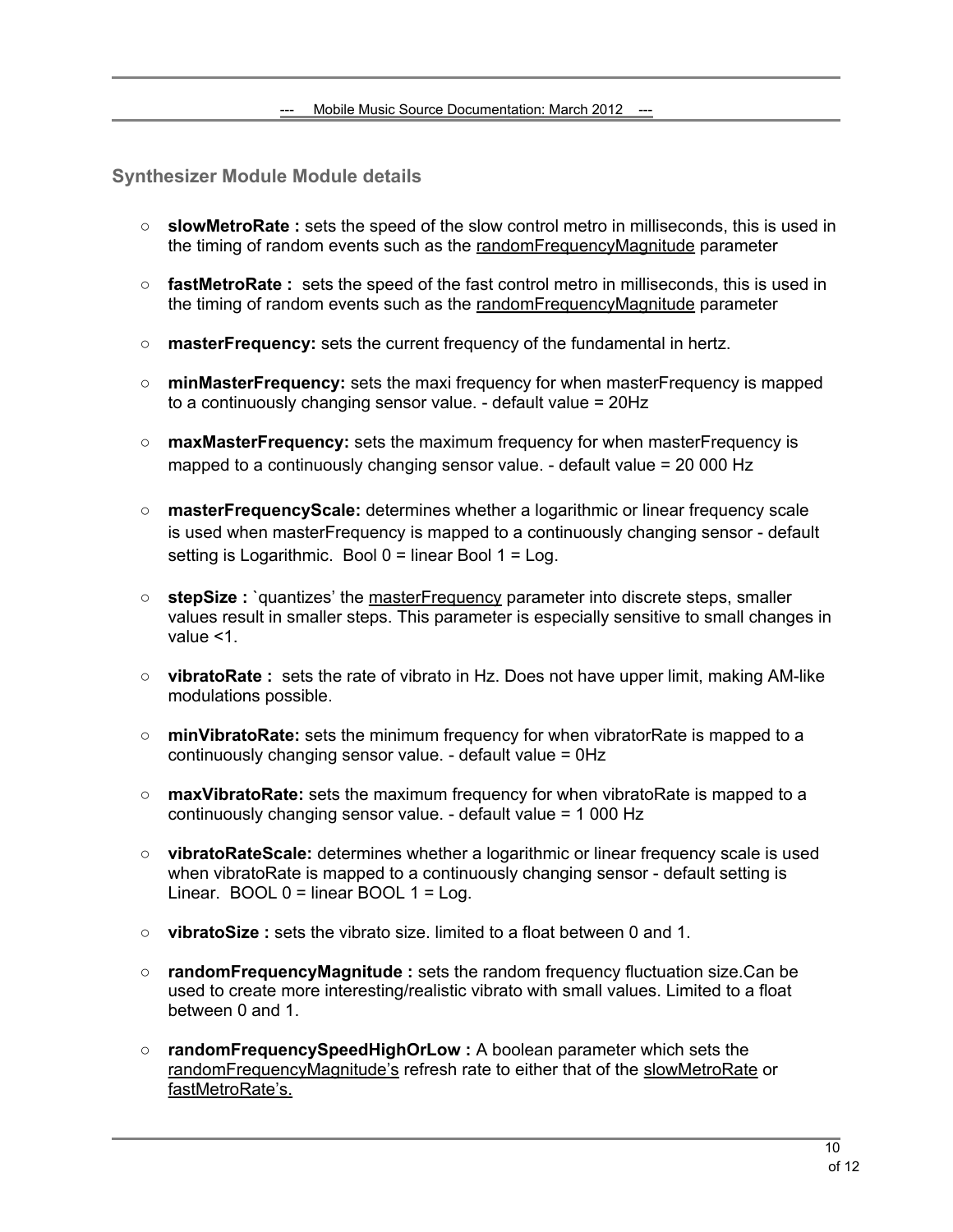- <span id="page-10-0"></span>**○ masterAmplitude :** sets the master amplitude at input *before* the amplitudeResponseCurve. Limited to 0-1f. *This parameter also adjusts the ADSR envelope during the sustain phase.*
- **○ amplitudeResponseCurve:** sets the response mapping curve, limited to 0-1f. a value of 0.5 results in a linear mapping with gain of one.
- **○ curvedOrLinearADSR:** accepts a boolean to switch between a quartic and linear ADSR envelope.
- **○ ADSRattack:** attack duration for envelope in ms. this sets the time taken to reach peak amplitude of the envelope, whose value is set with the noteOnOff method.
- **○ ADSRdecay:** decay duration of envelope
- **○ ADSRrelease:** release duration of envelope
- **○ noteOnOff :** plays note through the ADSR. Float [>0 1f] starts note at specified peak amplitude, sending a zero [0] triggers release.
- **○ oscillatorPreset:** preset waveform, 0 to 14.
- **○ noiseLevel:** set noise generator level between 0 and 1f. constrained by the main ADSR currently, though it may be given its own envelope in future updates.
- **○ reverbMix:** float [0-1f] specifies wet/dry mix of reverb
- **○ reverbPreOrPostMasterAmplitude:** boolean inserts reverb effect pre or post masterAmplitude.

### **Kinect Management**

Output Message Structure

<UserID (int)> < Xcoord (float 0-1)> < Zcoord (float 0-1)>